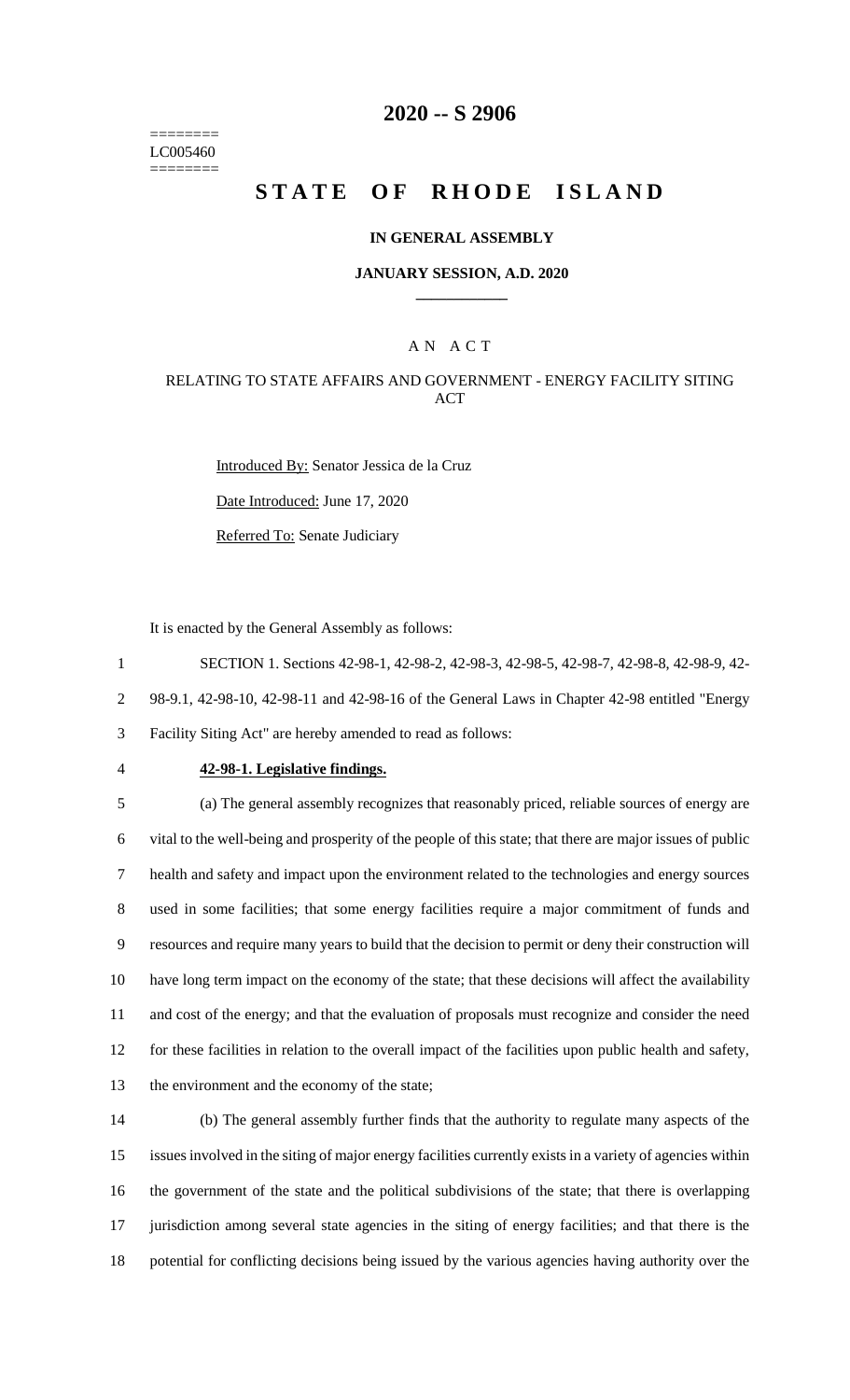different aspects of the siting of a major energy facility;

 (c) The jurisdiction of each state agency should be defined, and the role of each agency in energy siting should be delineated, to eliminate overlap and duplication and to insure that expeditious decisions are made within a time frame to be determined by law; and that in addition to the existing regulation, statewide and regional planning for energy resources and the assessment of our state's need for energy should be on-going activities within Rhode Island;

(d) There is need for a coordinated decision on any major energy facility; the technical

expertise for this evaluation is available within existing agencies involved with the siting process;

- $9 \quad \text{and}$
- (e) There is a need for coordinating and expediting the review of each state agency and that 11 the authority and responsibility to perform that function should be established.<sup>5</sup> and

 (f) The general assembly recognizes that a host community for a proposed or existing major 13 generating facility is uniquely affected by the energy facility siting process.

### **42-98-2. Declaration of policy.**

It shall be the policy of this state to assure that:

(1) The facilities required to meet the energy needs of this and succeeding generations of

Rhode Islanders are planned for, considered, and built in a timely and orderly fashion;

 (2) Construction, operation, and/or alteration of major energy facilities shall only be undertaken when those actions are justified by long term state and/or regional energy need forecasts;

 (3) The energy shall be produced at the least possible cost to the consumer consistent with the objective of ensuring that the construction, operation, and decommissioning of the facility shall produce the fewest possible adverse effects on the quality of the state's environment; most particularly, its land and its wildlife and resources, the health and safety of its citizens, the purity of its air and water, its aquatic and marine life, and its esthetic and recreational value to the public; (4) The licensure and regulatory authority of the state be consolidated in a single body,

 which will render the final licensing decision concerning the siting, construction, operation and/or alteration of major energy facilities;

 (5) An energy facility planning process shall be created through which the statewide planning program, in conjunction with the division of public utilities and carriers, will be empowered to undertake evaluations and projections of long and short term energy needs, and any other matters that are necessary to establish the state energy plans, goals, and policies. The state planning council shall be authorized and empowered to adopt a long term plan assessing the state's future energy needs and the best strategy for meeting them, as part of the state guide plan by January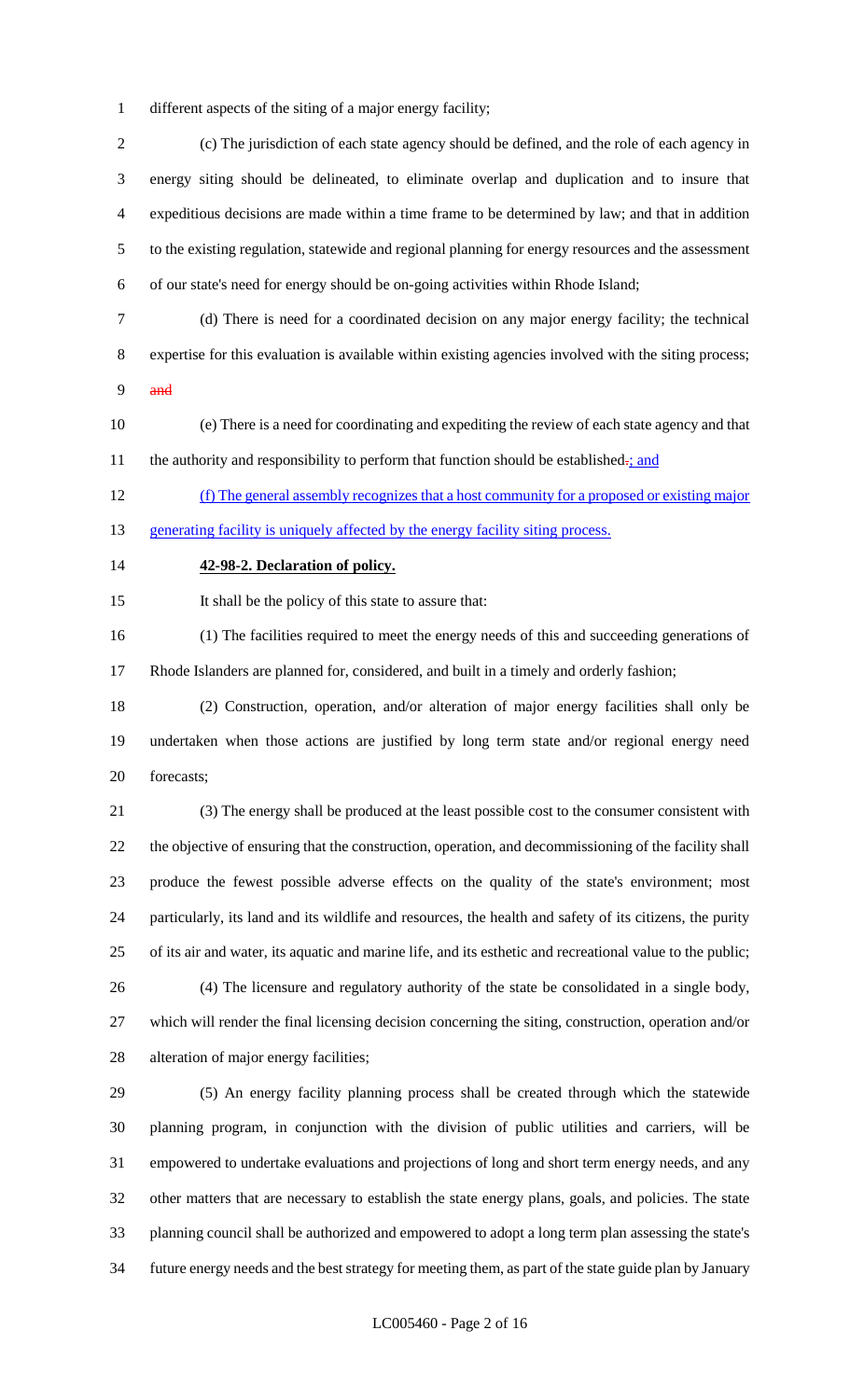- 1, 1991.
- (6) The construction, operation and/or alteration of major energy facilities shall be consistent with the state's established energy plans, goals, and policy. (7) Before approving the construction, operation and/or alteration of major energy facilities, the board shall determine whether cost effective efficiency and conservation opportunities provide an appropriate alternative to the proposed facility. (8) The energy facilities siting board shall give priority to energy generation projects based on the degree to which such projects meet, criteria including, but not limited to: 9 (i) Using renewable fuels, or natural gas, or coal processed by "clean coal technology" as their primary fuel; 11 (ii) Maximizing efficiency; (iii) Using low levels of high quality water; (iv) Using existing energy-generation facilities and sites; (v) Producing low levels of potentially harmful air emissions; (vi) Producing low levels of wastewater discharge; (vii) Producing low levels of waste into the solid waste stream; and (viii) Having dual fuel capacity. The board shall, within its rules and regulations, provide guidelines and definitions of appropriate standards for the criteria designated in this subsection by January 1, 1991. **42-98-3. Definitions.** (a) "Advisory agencies" means the agencies, councils, boards, departments, and officials 22 of state or political subdivisions of the state which, absent this chapter, would have statutory authority to grant or deny a permit, license, variance, or assent, and which shall function at the 24 direction of the board for hearing an issue and rendering an advisory opinion thereon, including, 25 but not limited to, the public utilities commission, department of transportation, department of environmental management, historical preservation and heritage commission, division of planning, department of health, office of energy resources, municipal zoning board, municipal planning 28 board, municipal building inspector, and municipal tax assessor.  $\frac{a(b)}{29}$  "Agency" means any agency, council, board, or commission of the state or political subdivision of the state. 31 (b)(c) "Alteration" means a significant modification to a major energy facility, which, as determined by the board, will result in a significant impact on the environment, or the public health, 33 safety, and welfare. Conversion from one type of fuel to another to biofuel shall not be considered to be an "alteration."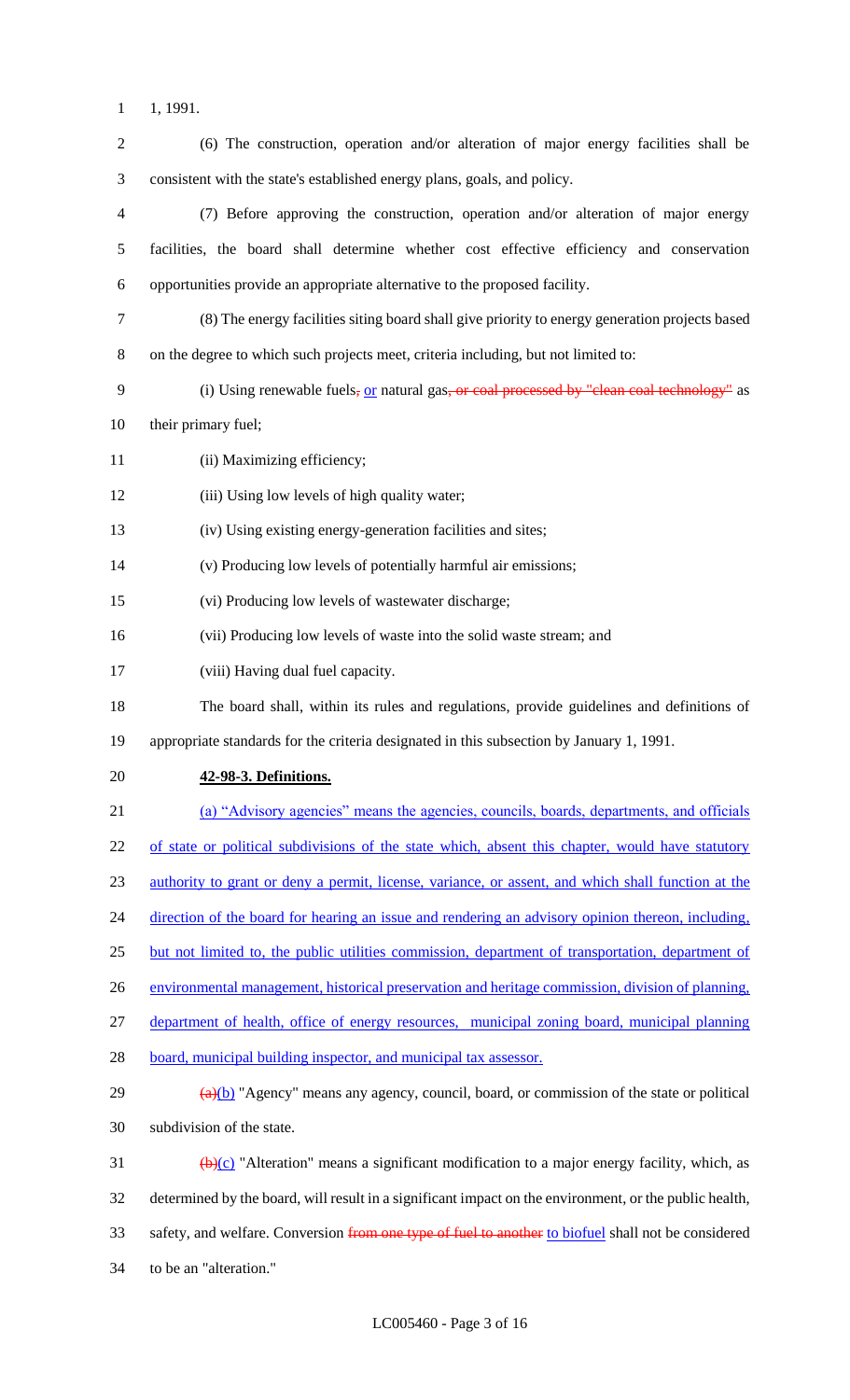- 1  $\left(\frac{e}{d}\right)$  "Board" for purposes of this chapter refers to the siting board.
- 2 (e) "Host community" means any municipality in the state in which all or the majority of
- 3 a major energy facility is or shall be located.
- 4 (f) For purpose of this chapter, there shall be two types of "major energy facilities":
- 5 (1) "Major generating facility" means facilities for the generation of electricity designed or
- 6 capable of operating at a gross capacity of forty (40) megawatts or more.
- 7  $(d)(2)$  "Major energy non-generating facility" means:
- 8 (i) facilities Facilities for the extraction, production, conversion, and processing of coal;
- 9 facilities for the generation of electricity designed or capable of operating at a gross capacity of
- 10 forty (40) megawatts or more;
- 11 (ii) Electric transmission lines of sixty-nine (69) Kv or over;
- 12 (iii) facilities Facilities for the conversion, gasification, treatment, transfer, or storage of
- 13 liquefied natural and liquefied petroleum gases;
- 14 (iv) facilities Facilities for the processing, enrichment, storage, or disposal of nuclear fuels
- 15 or nuclear byproducts;
- 16 (v) facilities Facilities for the refining of oil, gas, or other petroleum products; facilities of 17 ten (10) megawatts or greater capacity for the generation of electricity by water power, and 18 (vi) facilities Facilities associated with the transfer of oil, gas, and coal via pipeline;  $\frac{1}{2}$  any 19 energy facility project of the Rhode Island economic development corporation; the board may 20 promulgate regulations to further define "major energy facility" to the extent further definition is 21 required to carry out the purpose of this chapter, provided that any waste to energy facility shall 22 not be deemed a major energy facility for the purposes of this chapter.
- 23 (e) "Clean coal technology" means one of the technologies developed in the clean coal
- 24 technology program of the United States Department of Energy, and shown to produce emissions
- 25 levels substantially equal to those of natural gas fired power plants.
- 

# 26 **42-98-5. Board established.**

- 27 (a) There is established the siting board which shall be a part of state government.
- 28 (1) The siting board shall consist of three  $(3)$  five  $(5)$  members, as follows: the chairperson
- 29 of the public utilities commission, or designee, who shall serve as chairperson of the siting board;
- 30 the director of the department of environmental management or designee; and the associate director
- 31 of administration for planning, or designee; the attorney general, or designee; and the secretary of
- 32 commerce, or designee. Any member of the board who recuses him or herself shall designate his
- 33 or her own successor from his or her respective agency.
- 34 (2) Any member of the board may select their own designee from their respective agency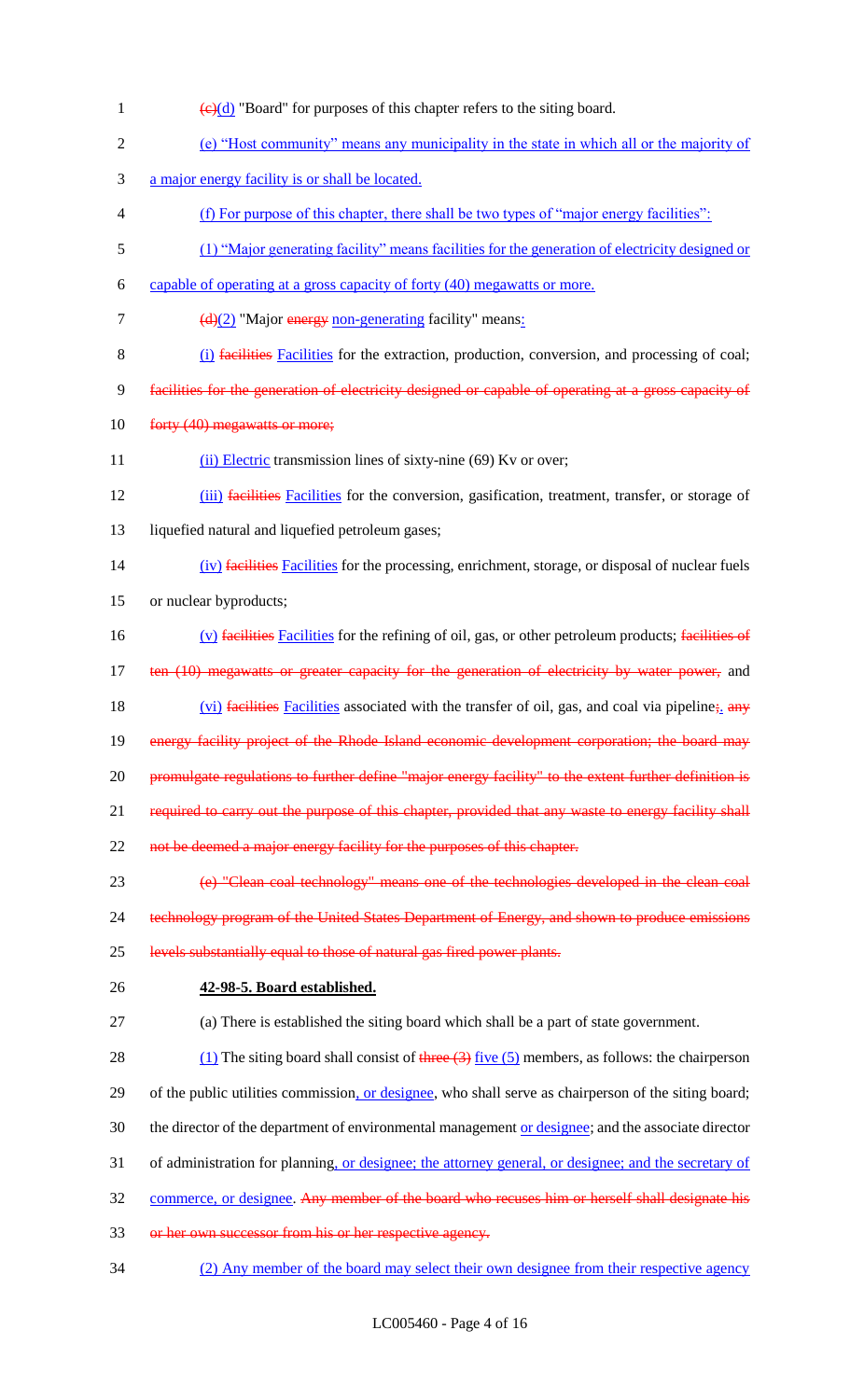who shall serve until a final determination is made in the proceeding for which they were

designated.

 (b) Each member of the board, including designees, shall take an oath to administer the duties of office faithfully and impartially and that oath shall be filed in the office of the secretary of state.

 (c) The members of the board shall serve without compensation, but shall be reimbursed for their actual expenses necessarily incurred in the performance of their duties. The board may engage any consultants or expert witnesses that it deems necessary to implement its statutory responsibilities; provided, however, that to the maximum extent possible, board staff be drawn from existing state agencies. The board shall select a coordinator to be responsible for the publication and distribution of all official minutes, reports, and documents and to further serve as director of the board staff, which shall be located at the division of public utilities and common carriers. The coordinator, under the direction of the chairperson, shall coordinate and expedite the work of the various agencies to ensure that decisions are made within the time frame established 15 by this chapter. The board may appoint hearing officers to conduct hearings in accordance with § 16 42-98-5.1. Any individual designated as board staff shall be bound to comply with the ex parte

provisions of § 42-35-13.

 (d) A quorum shall consist of a majority of the board. A majority vote of the board shall be required for all actions, including licensing decisions; provided, however, one member of the board may conduct any hearings the board is authorized to conduct pursuant to this chapter.

 (e) The board shall maintain and grant free access to records and reports in its files to members of the public during normal working hours and shall permit copies of those records and reports to be made by interested members of the public at their expense; provided, however, that the board shall not permit disclosure, other than to another government agency for the sole purpose of rendering an advisory opinion, of any information obtained by or submitted to the board pursuant to the provisions of this chapter, upon a showing, satisfactory to the board, that the information is entitled to protection as trade secrets or as privileged, confidential, or proprietary information. No other governmental agency shall disclose any trade secrets or privileged, confidential, or proprietary information.

# **42-98-7. Powers and duties.**

 (a)(1) The siting board is the licensing and permitting authority for all licenses, permits, assents, or variances which, under any statute of the state or ordinance of any political subdivision of the state, would be required for siting, construction or alteration of a major energy facility in the state.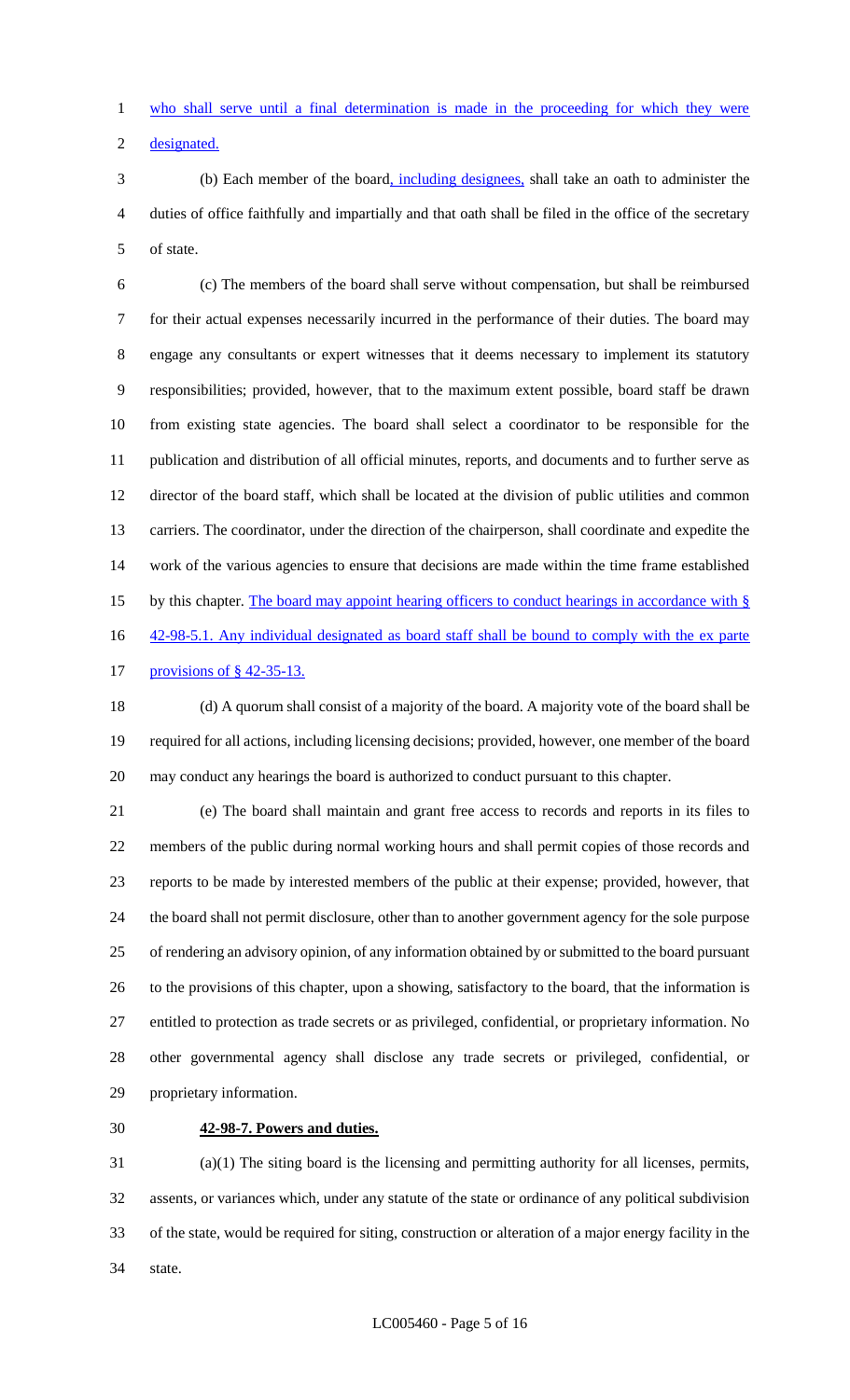(2) Any agency, board, council, or commission of the state or political subdivision of the state which, absent this chapter, would be required to issue a permit, license, assent, or variance in order for the siting, construction, or alteration of a major energy facility to proceed, shall sit and function at the direction of the siting board. These agencies shall follow the procedures established by statute, ordinance, and/or regulation provided for determining the permit, license, assent, or variance, but, instead of issuing the permit, license, assent, or variance, shall forward its findings from the proceeding, together with the record supporting the findings and a recommendation for final action, to the siting board.

 (3) Notwithstanding any provision in this chapter to the contrary, in those instances in which the department of environmental management exercises a permitting or licensing function under the delegated authority of federal law, including, but not limited to, the Federal Clean Water Act (33 U.S.C. § 1251 et seq.), the Resource Conservation and Recovery Act (42 U.S.C. § 6901 et seq.), the Clean Air Act (42 U.S.C. § 7401 et seq.), and those state laws and regulations which 14 implement those federal laws, the department of environmental management shall be the licensing and permitting authority. Moreover, the authority to issue licenses and permits delegated to the department of environmental management pursuant to chapter 1 of title 2 and to the coastal resources management council pursuant to chapter 23 of title 46, shall remain with those agencies, but in all other respects the department of environmental management and the coastal resources management council shall follow the procedures set forth in this chapter.

 (b) The siting board is authorized and empowered to summon and examine witnesses and to compel the production and examination of papers, books, accounts, documents, records, certificates, and other legal evidence that may be necessary for the determination of its jurisdiction and decision of any question before, or the discharge of any duty required by law of, the board.

 (c) The siting board is empowered to issue any orders, rules, or regulations as may be required to effectuate the purposes of this chapter. The board shall review its rules and regulations 26 from time to time and shall modify, amend or repeal any rules or regulations as may be required to

- effectuate the purposes of this chapter.
- 

28 (d) The siting board shall, by regulation, determine the standards for intervention. Each 29 host community shall be granted intervenor status as of right.

(e) The siting board's proceedings shall in all respects comply with the requirements of the

Administrative Procedures Act, chapter 35 of this title, except where otherwise explicitly provided.

**42-98-8. Applications -- Contents -- Acceptance for filing.**

 (a) The rules and regulations promulgated by the board pursuant to § 42-98-7(c) shall prescribe the form and contents of applications under this chapter. The applications shall contain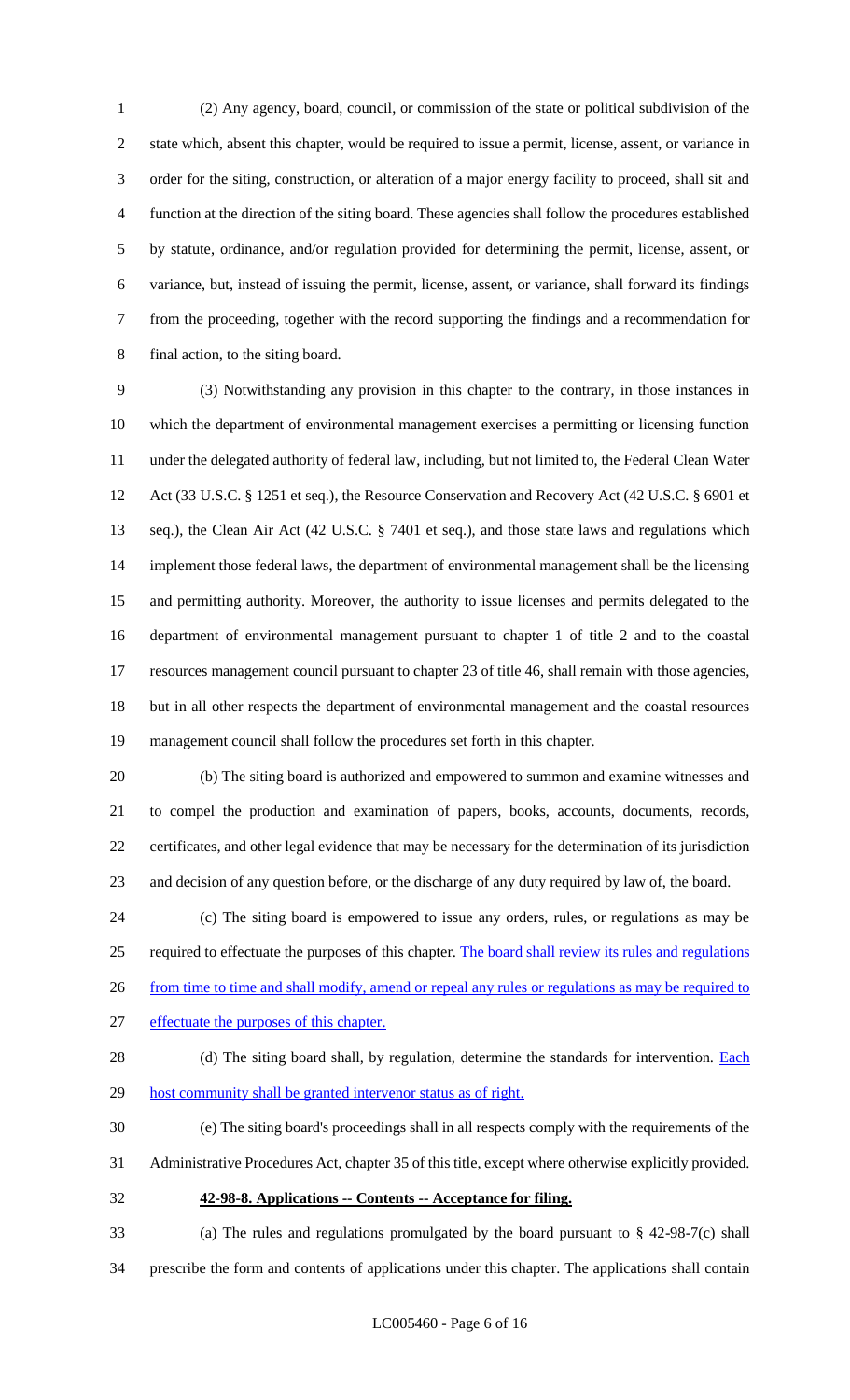- at least the following, where applicable:
- (1) Identification of the proposed owner(s) of the facility, including identification of all affiliates of the proposed owners, as the term is defined in § 39-3-27.

 (2) Detailed description of the proposed facility, including its function and operating 5 characteristics, and  $\underline{a}$  complete set of plans as to all structures, including underground construction and transmission facilities, underground or aerial, associated with the proposed facility.

7 The complete set of plans shall be the basis for determining jurisdiction under the energy facility siting act and shall be the plans submitted to all advisory agencies whose permit is required under the law.

 (3) A detailed description and analysis of the impact of the proposed facility on its physical and social environment together with a detailed description of all environmental characteristics of 12 the proposed site, including, but not limited to, the types of fuels and waste products used, stored, 13 and produced by the facility, and a summary of all studies prepared and relied upon in connection therewith.

 Where applicable these descriptions and analysis shall include a review of current independent, scientific research pertaining to electric and magnetic fields (EMF). The review shall provide data assessing potential health risks associated with EMF exposure. For the purposes of this chapter "prudent avoidance" shall refer to measures to be implemented in order to protect the public from EMF exposure.

 (4) All studies and forecasts, complete with the information, data, methodology, and assumptions on which they are based, on which the applicant intends to rely in showing the need for the proposed facility under the statewide master construction plan submitted annually.

 (5) Complete detail as to the estimated construction cost of the proposed facility, the projected maintenance and operation costs, estimated costs to the community such as safety and public health issues, storm damage and power outages, estimated costs to businesses and homeowners due to power outages, the estimated unit cost of energy to be produced by the proposed facility, and expected methods of financing the facility.

28 (6) A detailed description of the short-term and long-term economic impacts associated with constructing and operating the proposed project.

30  $\left(\frac{6}{7}\right)$  A complete life-cycle management plan for the proposed facility, including measures for protecting the public health and safety and the environment during the facility's 32 normal and off-normal operations, including, but not limited to, plans for the handling and disposal of wastes from the facility, and plans for the decommissioning of the facility at the end of its useful life.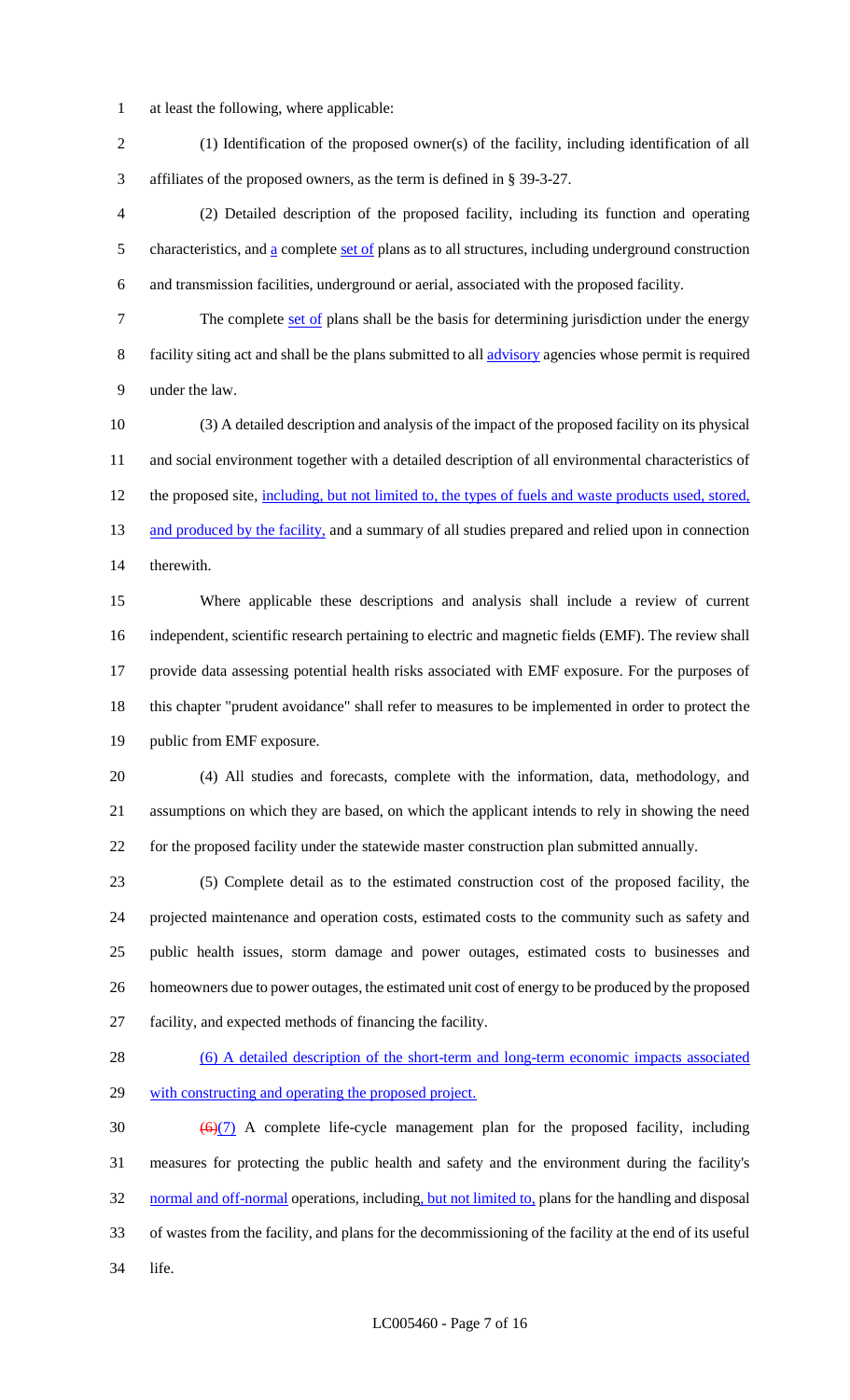$\left(\frac{7}{8}\right)$  A study of alternatives to the proposed facility, including alternatives as to energy sources, methods of energy production, and sites for the facility, together with reasons for the applicant's rejection of these alternatives. The study shall include estimates of facility cost and unit energy costs of alternatives considered.

- 5 (b) When an application relates to a major generating facility, the application shall also
- 

6 include at least the following, where applicable:

7 (1) All information and materials which, not set forth in this chapter, the applicant would

8 be required to submit to advisory agencies in order to apply for necessary permits, licenses,

9 variances, or assents, including, but not limited to, items required for major land development

10 submissions under §§ 45-23-40(a) and 45-23-41(a).

11 (2) Confirmation that the applicant met or attempted to meet with advisory agencies for 12 pre-application conferences held with state and municipal agencies, as set forth in § 42-98-8.1.

- 13 (3) Detailed description of applicant's access to all necessary utilities, including, but not
- 14 limited to, water, sewer, electric, and gas.
- 

### 15 (c) Each application shall be reviewed prior to docketing.

16 (1) When an application relates to a major non-generating facility, the board shall conduct 17 a preliminary review to determine whether the application contains each item as required by 18 subsection (a) above of this section. (b) Within thirty (30) days of the filing of an applicant 19 application under this chapter, the board shall notify the applicant whether the application is in the 20 form and addresses the matters that are required by this section and the rules and regulations as are 21 promulgated pursuant to § 42-98-7. An application meeting these requirements shall then be 22 docketed. Any application deemed to be deficient shall be returned to the applicant, together with 23 a concise and explicit statement of the application's deficiencies. Within fifteen (15) days of the 24 resubmission of an application following a rejection for deficiency, the board shall either docket 25 the application together with specification of continuing deficiencies noted by the board, if any $\div$  or

26 shall issue a decision rejecting the application due to continuing deficiencies.

 (2) When an application relates to a major generating facility, the board shall conduct a 28 preliminary review to determine whether the application contains each item as required by 29 subsections (a) and (b) of this section. The advisory agencies shall review the application and shall advise the board in writing whether the application contains sufficient information and materials for the purposes of issuing an advisory opinion to the board. The board may require the applicant to provide public copies of the application to each advisory agency along with notification of the advisory agency's authority to advise the board of the application's completeness pursuant to this 34 chapter. Each advisory agency shall provide written comments to the board related to the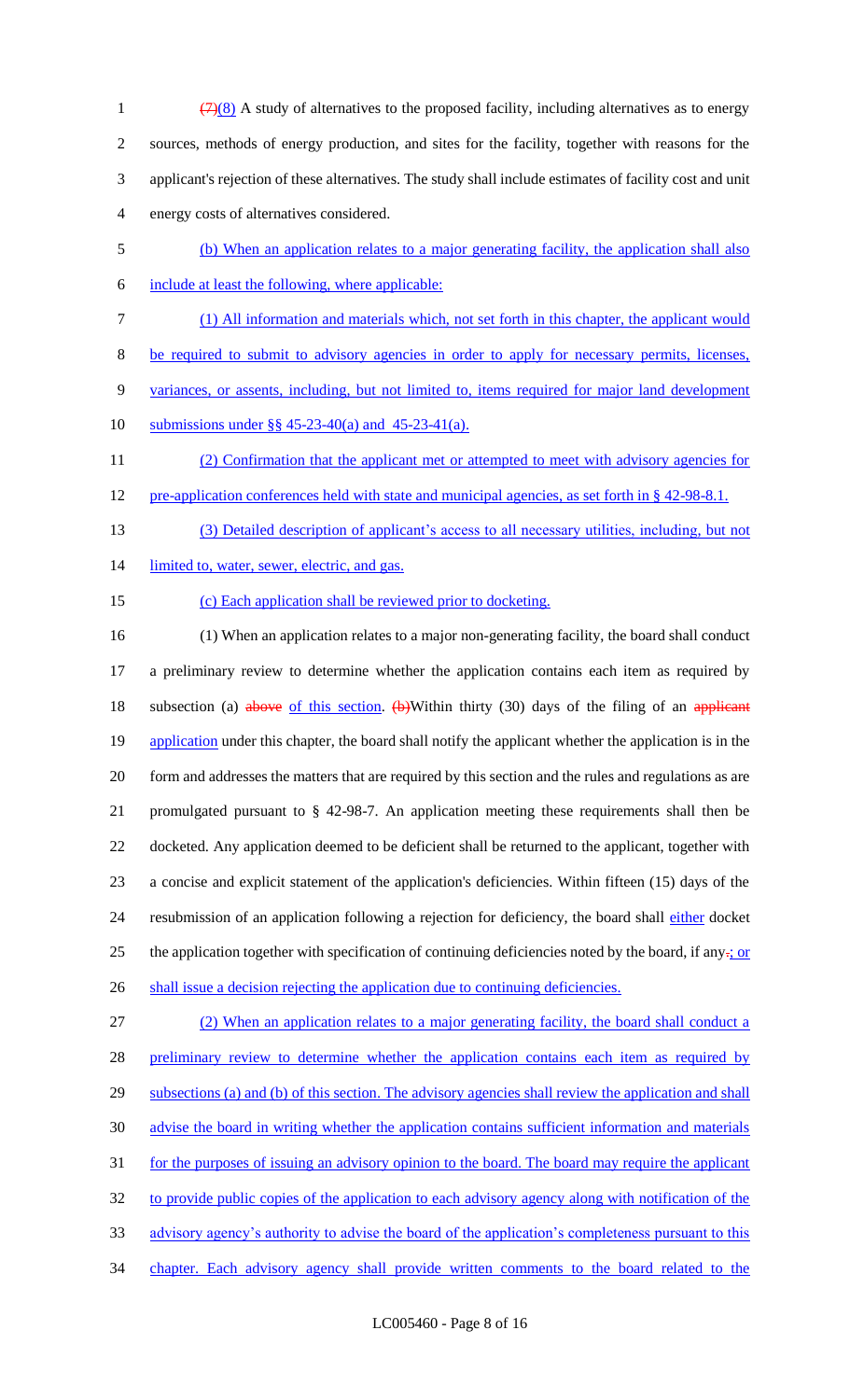1 sufficiency of the application within sixty (60) days of receipt of the board's notification, or the right to review the application for sufficiency shall be forfeited. Nothing contained herein shall be construed as preventing any advisory agency from requesting additional information during the siting process. Within seventy-five (75) days of the filing of an application under this chapter, the board shall notify the applicant whether the application is in the form and addresses the matters that are required by this section and the rules and regulations as are promulgated pursuant to § 42-98- 7 7. An application meeting these requirements shall then be docketed. Any application deemed to be deficient shall be returned to the applicant, together with a concise and explicit statement of the application's deficiencies. Following the resubmission of an application after a rejection for 10 deficiency, the board shall coordinate with the advisory agencies to determine whether the 11 application's deficiencies have been cured. The board shall then either docket the application 12 together with specification of continuing deficiencies, if any, or shall issue a decision rejecting the

13 application due to continuing deficiencies.

#### **42-98-9. Applications -- Procedures for review -- Preliminary hearing.**

 (a) Within sixty (60) days following the board's docketing of an application the board shall, on not less than forty-five (45) days' notice to all agencies, subdivisions of the state, and the public, convene a preliminary hearing on the application to determine the issues to be considered by the board in evaluating the application, and to designate those agencies of state government and of political subdivisions of the state which shall act at the direction of the board for the purpose of rendering advisory opinions on these issues, and to determine petitions for intervention.

 (b) The board shall consider as issues in every proceeding the ability of the proposed facility to meet the requirements of the laws, rules, regulations, and ordinances under which, absent this chapter, the applicant would be required to obtain a permit, license, variance, or assent. The agency of state government or of a political subdivision of the state which, absent this chapter, would have statutory authority to grant or deny the permit, license, variance, or assent, shall function at the direction of the board for hearing the issue and rendering an advisory opinion thereon.

28 (c) The board shall may limit the scope of any agency's investigation where it finds that more than one agency has jurisdiction over a matter at issue in the licensing process. In these 30 instances, the board shall may determine which agency shall make the necessary findings on the issue after giving proper consideration to the expertise and resources available to each of the agencies involved.

 (d) The public utilities commission shall conduct an investigation in which the division of planning of the department of administration, the governor's office of energy assistance and the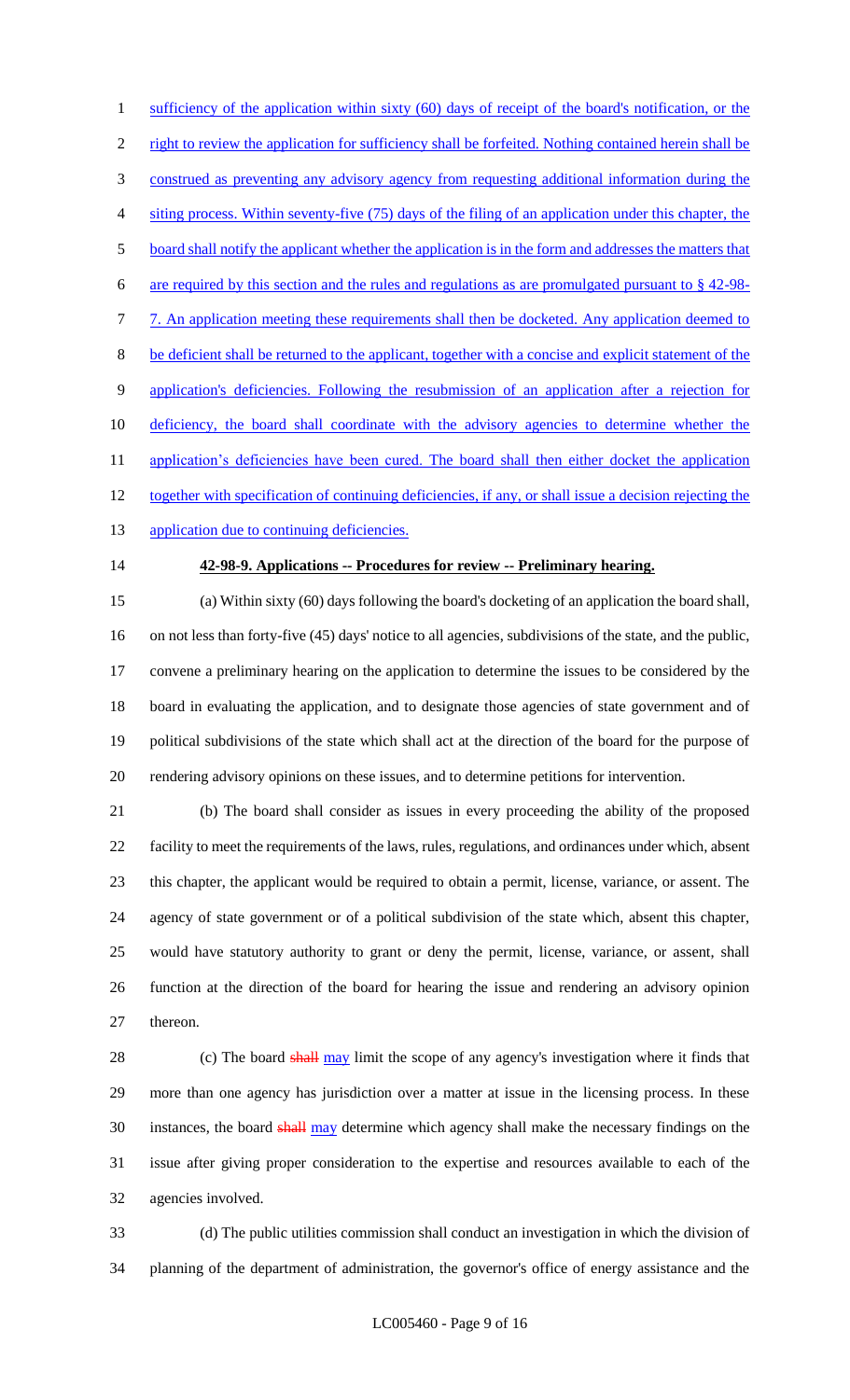- division of public utilities and carriers shall participate and render an advisory opinion as to the need for the proposed facility.
- (e) The statewide planning program within the department of administration shall conduct an investigation and render an advisory opinion as to the socio-economic impact of the proposed 5 facility and its construction, and consistency with the state guide plan, and consistency with the
- municipal comprehensive plan for the host community.
- (f) When the subject of the application is a major generating facility, the zoning, planning,
- and building departments of the host community shall conduct investigations and render advisory
- opinions as to consistency with the municipal comprehensive plan, the potential impact of the
- proposed facility on local services and infrastructure, and the potential impact on all public and
- 11 private property located within three (3) miles of the proposed site bounds.
- (g) Any town or city council may submit to the board a resolution setting forth the council's
- 13 support or opposition to a proposed project.
- (h) Nothing contained herein shall be construed as preventing the board from requesting
- 15 additional advisory opinions.
- 16  $(f)(i)$  A decision of the board under this section shall be issued within thirty (30) days following the conclusion of the preliminary hearing and in any event within forty-five (45) days of 18 the commencement of the hearing.
- **42-98-9.1. Public notice and hearings on construction projects in cities and towns affected.**
- (a) Upon receiving a utility company application the board shall immediately notify, in writing, the councils of the towns and cities affected by the construction.
- 23 (b) The When the subject of the application is a major non-generating facility, the board 24 shall have at least one public hearing in each town or city affected the host community prior to holding its own hearings and prior to taking final action on the application. All details of acceptance 26 for filing in § 42-98-8(a)(1)  $-(a)(6)$  shall be presented at town or city hearings for public comment. 27 When the subject of the application is a facility for the generation of electricity, or are new facilities for the transmission of electricity, the town or city where the proposed facility would be located may request funding from the applicant to perform studies of the local environmental effects of the proposed facility. The expense of those studies shall not exceed the lesser of one hundred thousand dollars (\$100,000) or one-tenth percent (.1%) of the estimated capital cost of the proposed facility 32 located in such city or town. If the applicant contests the relevance of the requested study, or believes it to be redundant with studies already performed, the applicant may request a ruling from the board whether the study is necessary and reasonably expected to produce relevant information.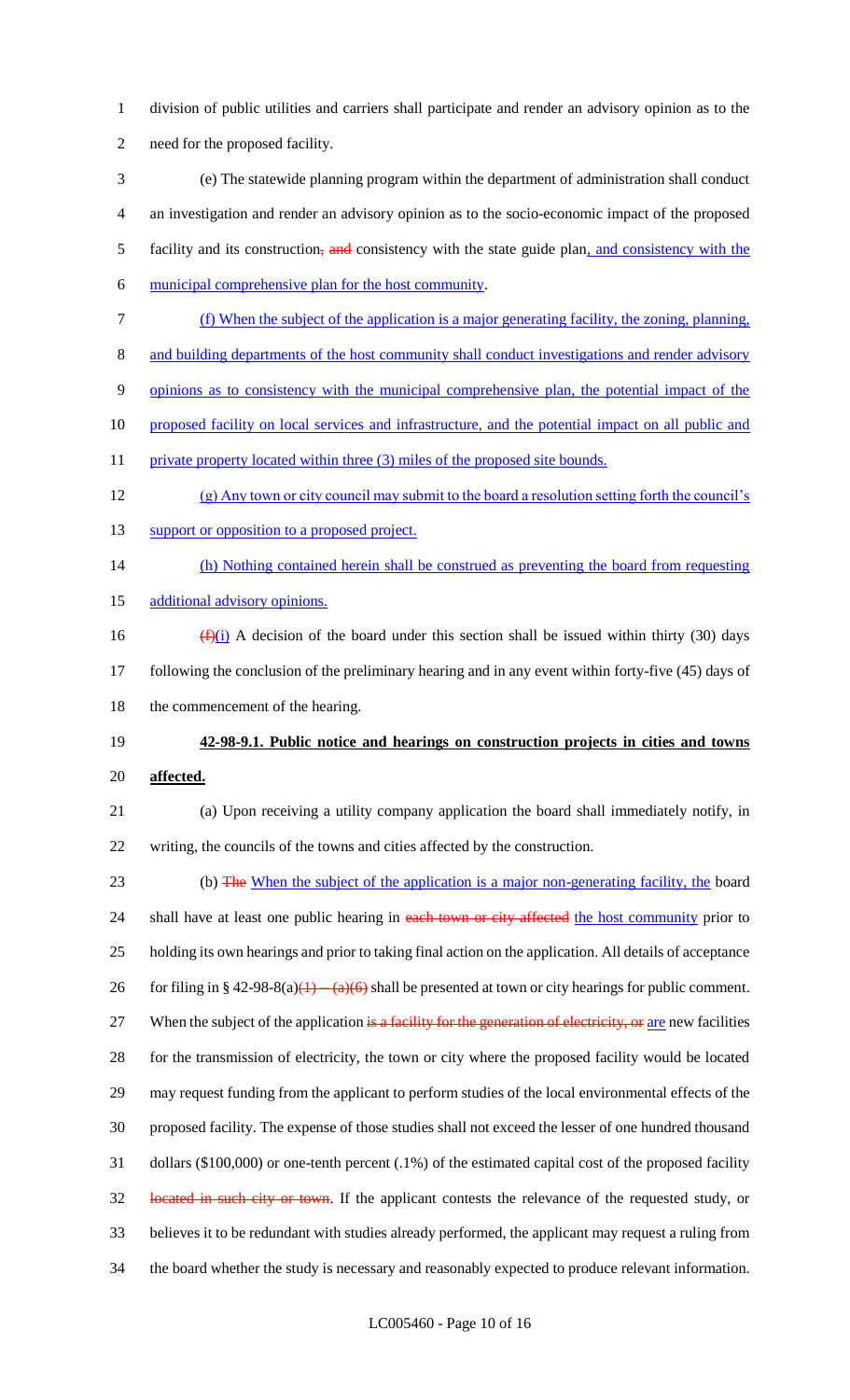1 The board's ruling shall be conclusive and final, and shall not be the basis for an interlocutory 2 appeal, injunction or otherwise delay the board's processing of the application.

3 (c) When the subject of the application is a major generating facility, the board shall have 4 at least three (3) public hearings in the host community prior to holding its own hearings and prior 5 to taking final action on the application. All details of acceptance for filing in § 42-98-8(a) and (b) 6 shall be presented at public hearings for public comment. The host community where the proposed 7 generating facility would be located may request funding from the applicant to perform studies of 8 the local environmental effects of the proposed facility. The expense of those studies shall not 9 exceed the greater of one hundred fifty thousand dollars (\$150,000) or one-tenth percent (.1%) of 10 the estimated capital cost of the proposed facility. The applicant shall also pay any and all fees and 11 expenses reasonably incurred by the host community to fully participate in the facility siting 12 process and local review, including, but not limited to, fees and expenses for legal counsel, expert 13 evaluations, transcripts and other costs associated with the energy facility siting process. If the 14 applicant contests any fee or expense as unrelated or unreasonable, the applicant may request a 15 ruling from the board whether the fee or expense is related and reasonable. The board's ruling shall 16 be conclusive and final and shall not be the basis for an interlocutory appeal, injunction or otherwise 17 delay the board's processing of the application. 18 (e)(d) The applicant shall notify the citizens in towns and cities affected thirty (30) days 19 prior to public meetings through local papers. 20  $\left(\frac{d}{e}\right)$  The applicant shall notify abutting land the following property owners individually, 21 in writing, thirty (30) days prior to the hearings, by certified mail, postage prepaid $\frac{1}{2}$ 22 (1) For applications related to major non-generating facilities, applicants shall notify all 23 property owners whose property is located within three hundred feet (300') from the limit of 24 disturbance of the proposed project or the centerline of a proposed linear project; and 25 (2) For applications related to major generating facilities, applicants shall notify all 26 property owners whose property is located within two (2) miles from the proposed site boundaries.  $\left(\frac{e}{f}\right)$  Public input shall be a part of the decision making process. 28 **42-98-10. Agency procedures -- Advisory opinion.** 29 (a) Each agency of the state or political subdivision of the state designated under § 42-98- 30 9 shall proceed to consider the issue or issues consigned to it for review. Each advisory agency 31 shall conclude its consideration and issue its advisory opinion not more than six (6) months 32 following its designation under § 42-98-9 and receipt of all application materials, or any lesser time 33 that the board may require, or the right to exercise the function shall be forfeited to the board. The

34 board may suspend an application proceeding where an applicant fails to provide requested relevant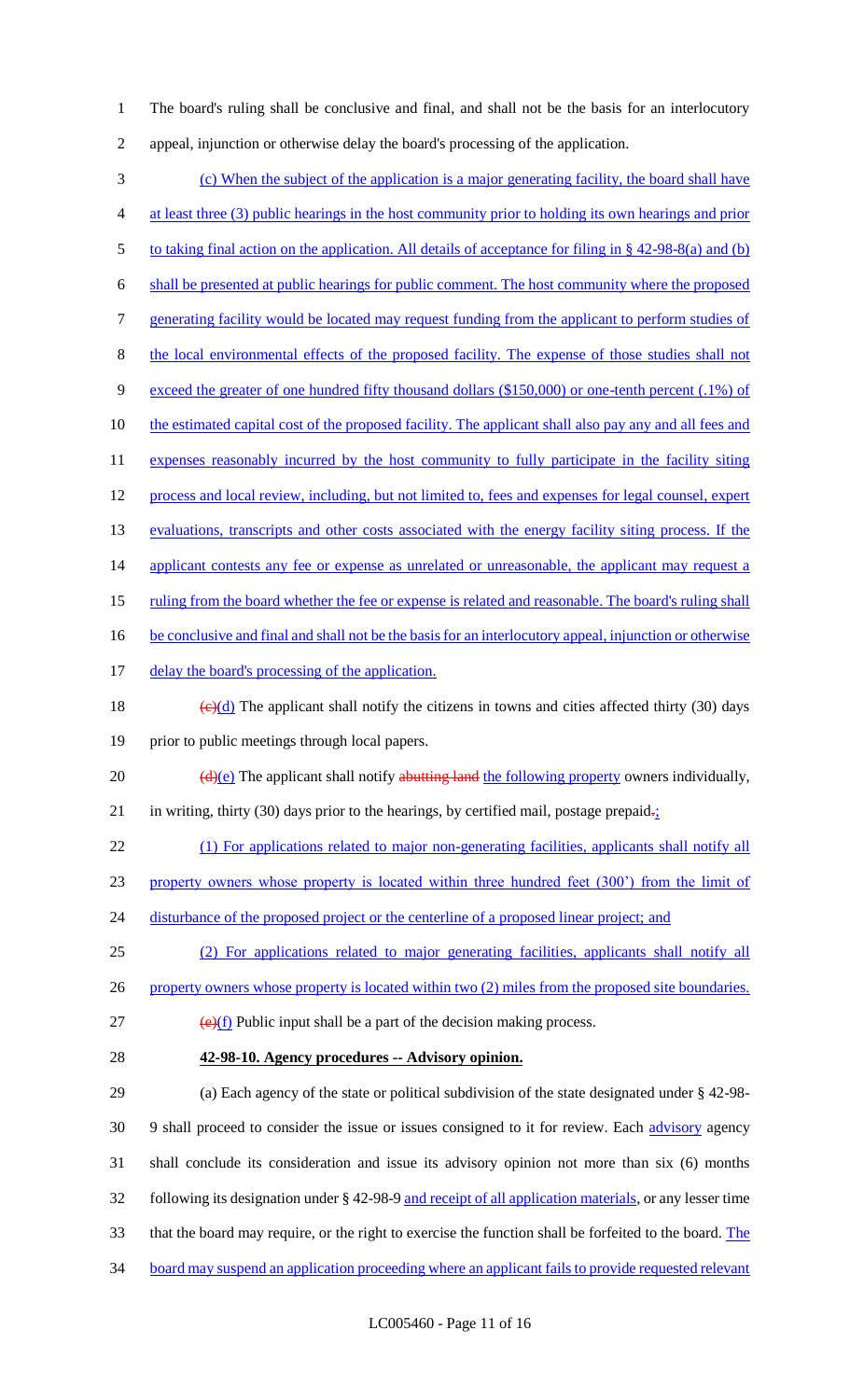#### 1 information or materials to an advisory agency in a timely manner.

 (b) Advisory opinions issued by agencies designated under § 42-98-9 shall not be considered as final decisions of the agencies making the opinions, and shall not be subject to judicial review under § 42-35-15, or any other provision of the general laws.

 (c) Advisory opinions issued by zoning boards of review, building inspectors, or any other agency of a municipality designated under § 42-98-9 shall not be reviewable by the public utilities commission under § 39-1-30.

 (d) Failure or refusal of the applicant to provide requested information may be considered as grounds for recommending denial.

 (e) At the request of the siting board, the director of environmental management and the coastal resources management council shall give priority to the review of permits for energy facilities.

#### **42-98-11. Final hearing -- Standards -- Decisions.**

 (a) Within forty-five (45) days after the final date for submission of advisory opinions pursuant to § 42-98-10, the board shall convene the final hearing on the application. The purpose 16 of this the final hearing shall not be to rehear the evidence which was presented previously in hearings before agencies designated under § 42-98-9, but rather to provide the applicant, intervenors, the public, and all other parties in the proceeding, the opportunity to address in a single forum, and from a consolidated, statewide prospective, the issues reviewed, and the recommendations made in the proceedings before the agencies designated under § 42-98-9. The board at this hearing may, at its discretion, allow the presentation of new evidence by any party as to the issues considered by the agencies designated under § 42-98-9. The board may limit the presentation of repetitive or cumulative evidence. The final hearing shall proceed on not less than thirty (30) days' notice to the parties and the public, shall be concluded not more than sixty (60) days following its initiation, and shall be conducted expeditiously.

 (b) The board shall issue a decision granting a license only upon finding that the applicant has shown that:

 (1) Construction of the proposed facility is necessary to meet the needs of the state and/or region for energy of the type to be produced by the proposed facility.

 (2) The proposed facility is cost-justified, and can be expected to produce energy at the lowest reasonable cost to the consumer consistent with the objective of ensuring that the construction and operation of the proposed facility will be accomplished in compliance with all of the requirements of the laws, rules, regulations, and ordinances, under which, absent this chapter, a permit, license, variance, or assent would be required, or that consideration of the public health,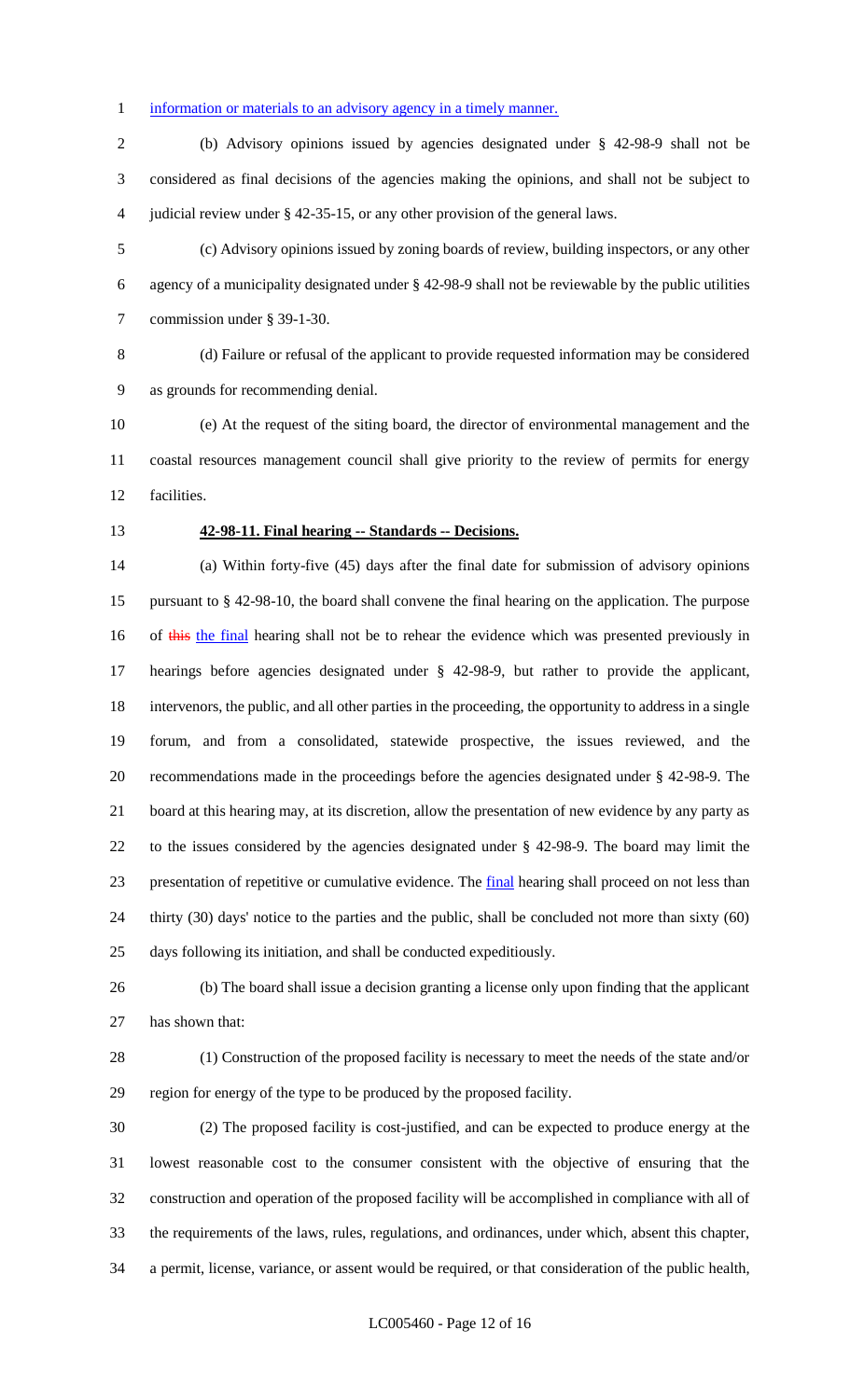- safety, welfare, security and need for the proposed facility justifies a waiver of some part of the requirements when compliance cannot be assured.
- (3) The proposed facility will not cause unacceptable harm to the environment and will enhance the socio-economic fabric of the state.
- 

 (c) For multiple applications relate to a single project, the board shall consider the cumulative impacts of the related applications.

7  $\left(\frac{c}{d}\right)$  Within sixty (60) days of the conclusion of the final hearing the board shall issue its

 final decision on the application. A decision in favor of the application shall constitute a granting of all permits, licenses, variances, or assents, which under any law, rule, regulation, or ordinance of the state or of a political subdivision thereof which would, absent this chapter, be required for the proposed facility. The decision may be issued requiring any modification or alteration of the proposed facility, and may be issued on any condition the board deems warranted by the record, and may be issued conditional upon the applicant's receipt of permits required by federal law. The board's decision shall explicitly address each of the advisory opinions received from agencies, and the board's reasons for accepting, rejecting, or modifying, in whole or in part, any of those advisory 16 opinions. The board's decision shall take into consideration any town or city council resolution 17 regarding the application. The board shall, within ten (10) days of granting a license, with or 18 without conditions, deliver the decision to the governor, the speaker of the Rhode Island house of

representatives, and the president of the Rhode Island senate.

#### **42-98-16. Violations.**

 (a) Failure to comply with any promulgated board rule, regulation, requirement or procedure for the licensing of energy facilities shall constitute grounds for suspension or dismissal, with or without prejudice in its discretion, of licensing proceedings, provided that the applicant shall have a reasonable opportunity to show cause for and remedy the lack of compliance.

 (b) Failure to comply with any provision, condition or limitation contained in a board license to site, build, or alter a major energy facility and/or failure to comply with a board cease and desist order and/or a board order to remedy a non-complying action shall be grounds for suspension or revocation of the license, and/or shall be punishable by a fine of not more than twenty thousand dollars (\$20,000). Each day of continuing noncompliance shall be considered a separate violation and so punished.

 (c) The board may require the licensee to maintain those records as are reasonable and necessary to monitor compliance with license provisions, and shall have the authority to enter onto the property of licensees to investigate complaints of noncompliance and to perform routine inspections.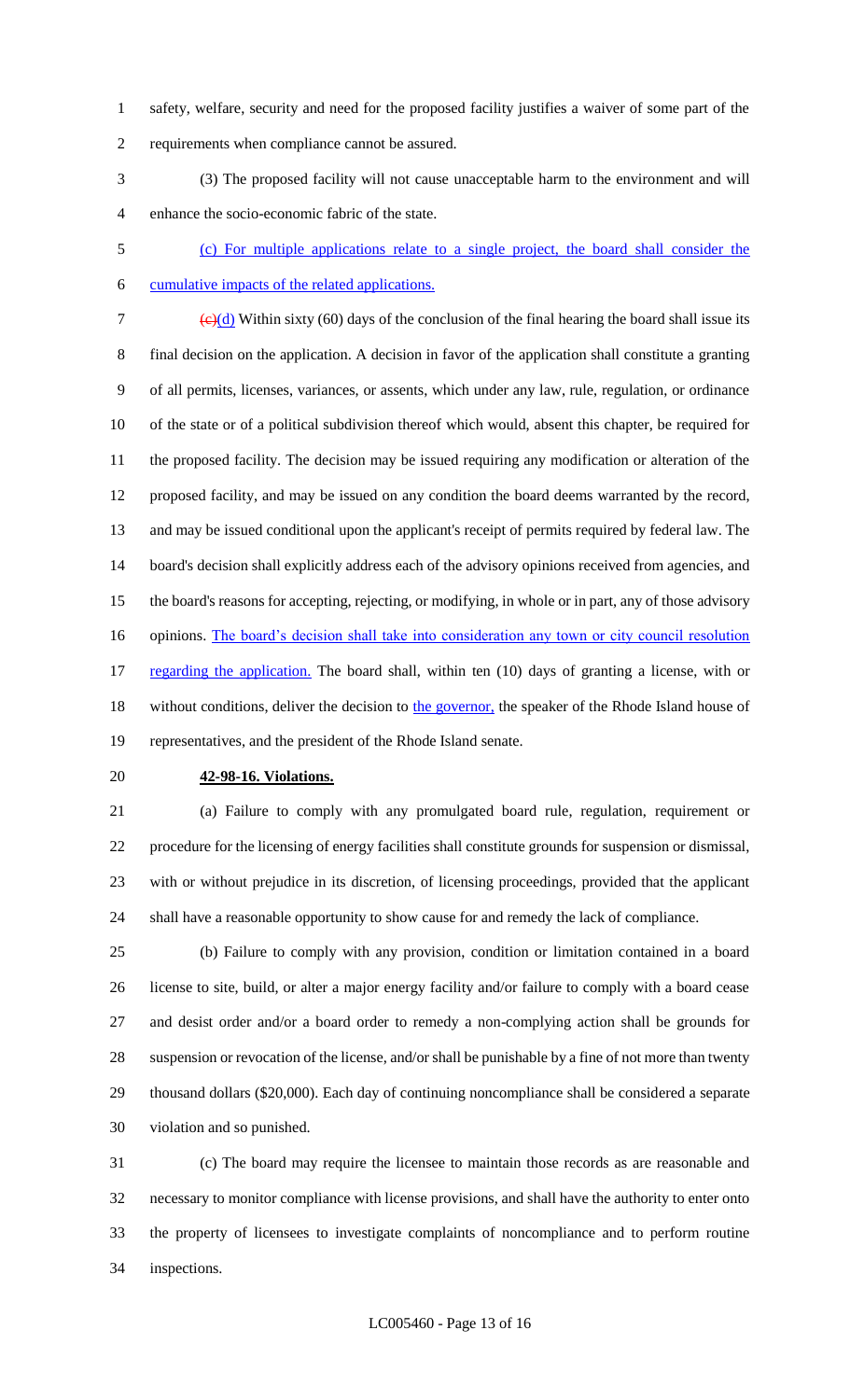(d) The board may designate officials or staff of any state agencies as its agents for the purposes of investigating complaints, performing routine maintenance functions and issuing written cease and desist orders. (e) Nothing in this chapter shall preclude a host community from enforcing municipal 5 ordinances, levying fines, or pursuing any other legally available enforcement remedies, unless such ordinances are in direct conflict with a certificate or license issued by the board. SECTION 2. Chapter 42-98 of the General Laws entitled "Energy Facility Siting Act" is hereby amended by adding thereto the following sections: **42-98-5.1. Hearing officers.**  (a) The board may appoint a hearing officer to conduct hearings related to a major non-11 generating facility. Hearing officers shall not be appointed to conduct hearings related to a major generating facility. (b) A hearing officer shall be an attorney licensed to practice law in this state. 14 (c) A hearing officer shall be reasonably compensated for their services to the board, either 15 through contract or, if the hearing officer is a state employee, through a transfer to the state agency 16 or department by whom the attorney is normally employed. (d) Following the completion of the hearing, the hearing officer shall file their findings and 18 recommended decision in writing with the board. The board may accept, reject, or modify, in whole 19 or in part, the hearing officer's findings and recommended decision. The hearing officer's findings 20 and recommended decision shall become effective and shall have the same force and effect as a decision of the board. If the board rejects or modifies the hearing officer's findings or recommended 22 decision, then the board shall decide the matter independently and issue an order of the board with its findings and decision. **42-98-7.1. Public advocate.**  (a) Consistent with the attorney general's constitutional and statutory authority to advocate for and on behalf of the citizens of Rhode Island, the attorney general shall appoint attorney(s) licensed to practice law in this state to serve as public advocates regarding energy facility siting matters. 29 (b) The board shall notify the attorney general when an application has been accepted and docketed by the board, and the public advocate may intervene as a matter of right in any proceeding before the board. (c) The public advocate shall represent the citizens of Rhode Island as the attorney general may direct. The public advocate shall be accorded all the rights, privileges, and responsibilities of

34 an attorney representing a party before the board.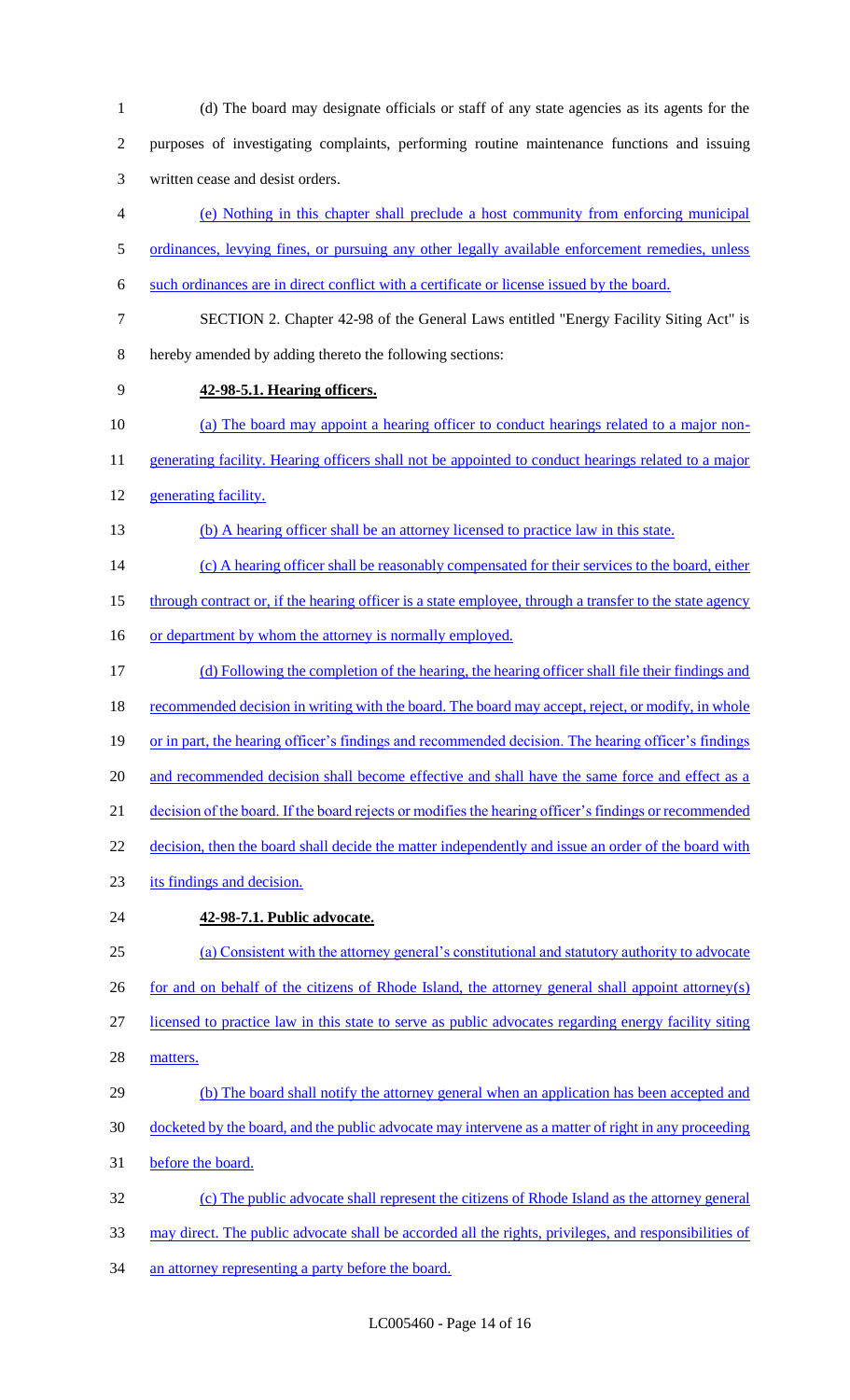1 (d) The public advocate shall be reasonably compensated for the advocate's services to the

2 board. Fees for compensation of the public advocate, including fees for expert witnesses, if any,

- 3 shall be paid by the applicant through the board's assessment process.
- 4 (e) No provision of this chapter shall derogate from the common law or statutory authority
- 5 of the attorney general nor shall any provision be construed as a limitation on the common law or
- 6 statutory authority of the attorney general.
- 7 (f) No provision of this chapter shall be construed as preventing individuals or entities from
- 8 being represented by counsel of their own choosing at their own expense.
- 9 **42-98-8.1. Pre-application requirements - Major generating facility.**
- 10 (a) At least sixty (60) days prior to filing an application for a major generating facility, the
- 11 applicant shall meet with the board coordinator or designee to review the contents of the application
- 12 and arrange for the completion of all pre-filing and filing requirements of the board, including
- 13 information necessary to bill the applicant for costs related to the board's review process.
- 14 (b) At least sixty (60) days prior to filing an application for a major generating facility, the
- 15 applicant shall meet with each advisory agency for one or more pre-application conferences, as the
- 16 term is defined in § 45-23-32.
- 17 (1) During pre-application conferences, the applicant shall meet with appropriate officials
- 18 and staff for advice as to the required steps in the approval process, pertinent local plans,
- 19 ordinances, regulations, rules, procedures, and standards which may bear upon the proposed
- 20 facility. Consistent with § 45-23-35, pre-application conferences shall encourage information
- 21 sharing, discussion of project concepts, and provide guidance to the applicant.
- 22 (2) Prior to pre-application conferences, the applicant shall submit general, conceptual
- 23 materials, as requested by officials and staff.
- 24 (c) At least thirty (30) days prior to filing an application for a major generating facility, an
- 25 applicant shall hold an advertised public information session in each municipality in which all or a
- 26 portion of the proposed facility is or shall be located to present information on the proposed project
- 27 and provide an opportunity for comments and answer questions from the public.
- 28 SECTION 3. This act shall take effect upon passage.

======== LC005460 ========